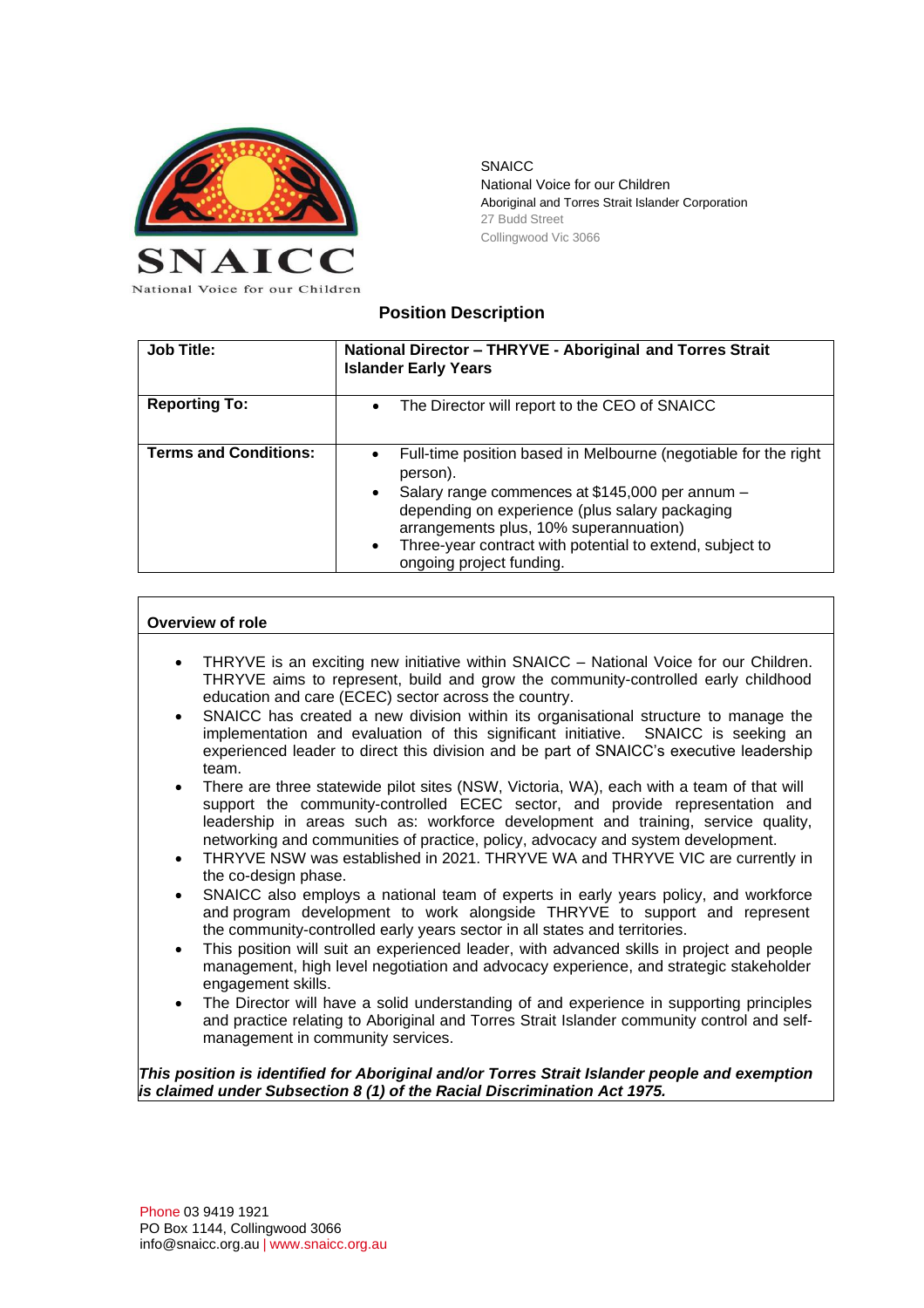| Organisational<br><b>Context</b>         | Established in 1981, SNAICC - National Voice for our Children is the<br>National Peak Body in Australia for Aboriginal and Torres Strait Islander<br>children. SNAICC's vision is that Aboriginal and Torres Strait Islander<br>children, young people and families are protected, our communities<br>determine their own futures, and our cultural identity is valued.<br>We work to amplify the voice of community and the sector for the fulfilment of<br>the rights of our children.<br>SNAICC is governed by a Board of Directors: Aboriginal and Torres Strait<br>Islander leaders from the early years, child safety, development and well-<br>being sectors.<br>SNAICC plays a key role in the following areas:<br>Community and sector voice: SNAICC engages with Aboriginal and<br>$\bullet$<br>Torres Strait Islander community and the sector to understand their<br>needs and aspirations and give a strong voice to these perspectives.<br>We also communicate back to and with community on key issues,<br>programs and projects;<br>Research, policy and leadership: SNAICC seeks to understand and<br>$\bullet$<br>share what works to drive better outcomes for Aboriginal and Torres<br>Strait Islander children and families and translate this into policy and<br>practice;<br>Sector development: SNAICC works with and supports the sector to<br>$\bullet$<br>enhance the quality, access and sustainability of services. |
|------------------------------------------|--------------------------------------------------------------------------------------------------------------------------------------------------------------------------------------------------------------------------------------------------------------------------------------------------------------------------------------------------------------------------------------------------------------------------------------------------------------------------------------------------------------------------------------------------------------------------------------------------------------------------------------------------------------------------------------------------------------------------------------------------------------------------------------------------------------------------------------------------------------------------------------------------------------------------------------------------------------------------------------------------------------------------------------------------------------------------------------------------------------------------------------------------------------------------------------------------------------------------------------------------------------------------------------------------------------------------------------------------------------------------------------------------------------------------------------------------|
| <b>Reporting</b><br><b>Relationships</b> | The National Director - THRYVE - Aboriginal and Torres Strait<br>$\bullet$<br>Islander Early Years will report to the SNAICC CEO and be part<br>of the SNAICC Executive Leadership team.<br>The National Director will line manage the state-based THRYVE<br>$\bullet$<br>Directors, and a program support position.<br>The Director will work collaboratively across all SNAICC<br>$\bullet$<br>divisions as required, with close working relationships with the<br>National Workforce Advisor and Principal Policy and Research<br>officer - Early Childhood.<br>The Director will liaise as necessary with other key stakeholders<br>including members of the SNAICC Board and Council, and<br>strategic partners.                                                                                                                                                                                                                                                                                                                                                                                                                                                                                                                                                                                                                                                                                                                            |
| <b>SNAICC Funding</b>                    | SNAICC is primarily government-funded.<br>$\bullet$                                                                                                                                                                                                                                                                                                                                                                                                                                                                                                                                                                                                                                                                                                                                                                                                                                                                                                                                                                                                                                                                                                                                                                                                                                                                                                                                                                                              |
|                                          | Funding is also obtained from other sources through project<br>$\bullet$<br>submissions, philanthropic contributions, and applications to<br>non-government organisations.<br>As with all SNAICC staff, this position is subject to ongoing funding.                                                                                                                                                                                                                                                                                                                                                                                                                                                                                                                                                                                                                                                                                                                                                                                                                                                                                                                                                                                                                                                                                                                                                                                             |
| <b>Travel</b>                            | It is expected that this role will travel to the pilot jurisdictional sites<br>$\bullet$<br>and Canberra periodically.                                                                                                                                                                                                                                                                                                                                                                                                                                                                                                                                                                                                                                                                                                                                                                                                                                                                                                                                                                                                                                                                                                                                                                                                                                                                                                                           |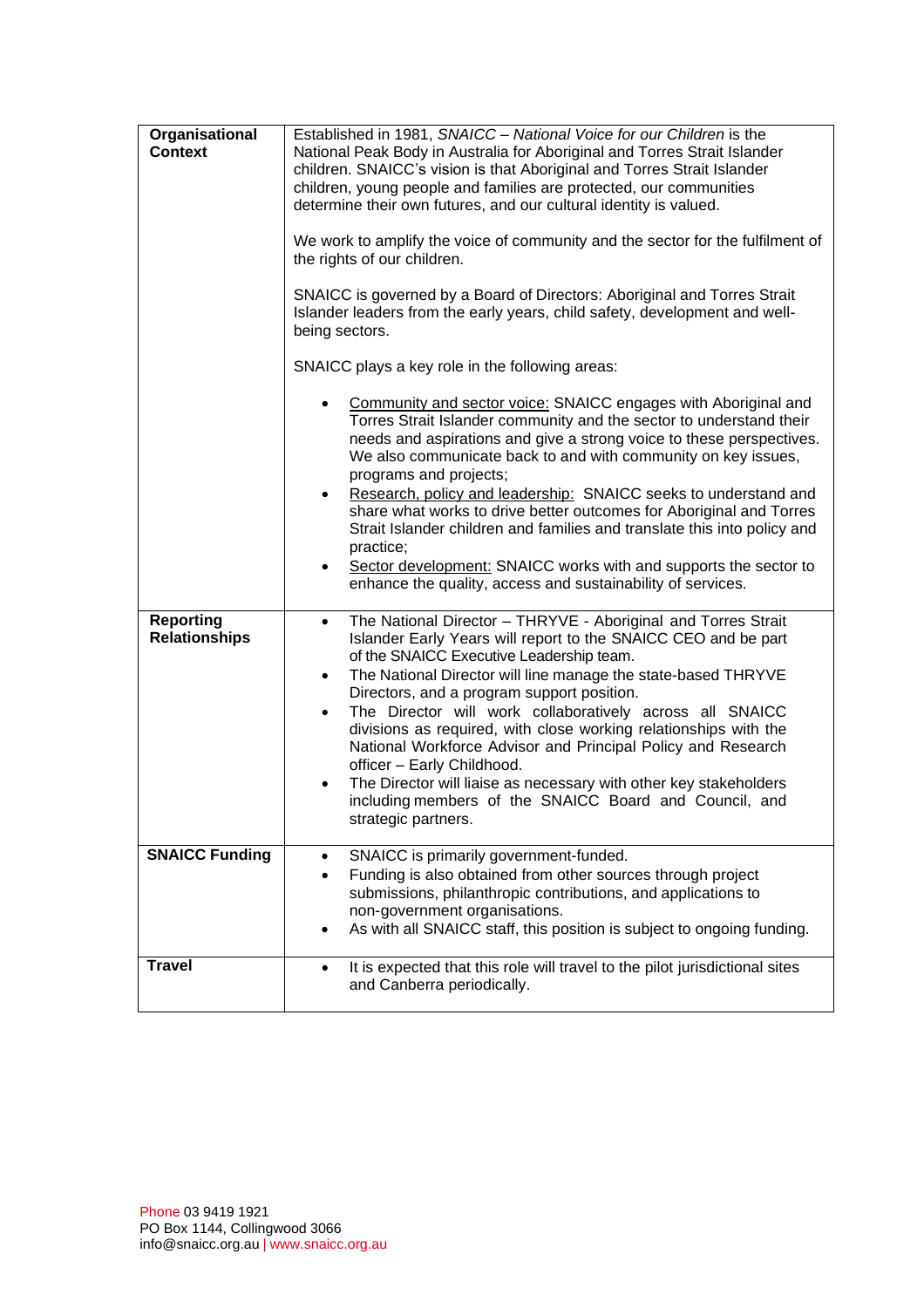| <b>Key Duties</b> | <b>Executive leadership and management</b>                                                                                                                                                                                                                                                       |
|-------------------|--------------------------------------------------------------------------------------------------------------------------------------------------------------------------------------------------------------------------------------------------------------------------------------------------|
|                   | Provide executive leadership to drive the program of work shapports the<br>quality, growth and development of Aboriginal and<br>Torres Strait Islander community-controlled early years services.                                                                                                |
|                   | As part of SNAICC's Executive Leadership team, contribute to the<br>strategic direction of the organisation, and provide thought leadership in<br>early childhood education and care reforms.                                                                                                    |
|                   | Oversee the management of project strategy, governance, timelines,<br>$\bullet$<br>resources, budgets and the quality and effective completion of particle resources,<br>deliverables.                                                                                                           |
|                   | Oversee the contract management of the project evaluation,<br>$\bullet$<br>drawing on findings to inform expansion of THRYVE to additionabations.                                                                                                                                                |
|                   | Line manage and coach jurisdictional based THRYVE Directors, and<br>$\bullet$<br>National team members, to create a positive, culturally safe and high<br>performing division, with a focus on opportunities for continuous<br>improvement.                                                      |
|                   | Develop strategies to establish sustainable and diverse income sources<br>$\bullet$<br>for the THRYVE initiative, and lead the development of appropriate<br>funding submissions.                                                                                                                |
|                   | Collaborate with SNAICC staff on SNAICC's national approach to<br>supporting and advocating for the community-controlled early<br>years sector.                                                                                                                                                  |
|                   | Identify and mitigate risks effecting the successful implementation<br>$\bullet$<br>and evaluation of the project including: reputational; political;<br>financial; stakeholder relationships; budget management; and<br>resourcing.                                                             |
|                   | State leadership and collaboration                                                                                                                                                                                                                                                               |
|                   | Identify common issues and themes across the pilot jurisdictions to<br>leverage shared learnings, and greater impact in national<br>negotiations and advocacy.                                                                                                                                   |
|                   | Facilitate and develop national strategies with the states to see a<br>$\bullet$<br>sustainable, growing and thriving sector equipped to meet children<br>and family needs.                                                                                                                      |
|                   | <b>Creation of strategic partnerships</b>                                                                                                                                                                                                                                                        |
|                   | Cultivate strong and ongoing relationships with Aboriginal and<br>Torres Strait Islander early years' service leaders to ensure that<br>overall project direction reflects and supports the strengths of<br>Aboriginal and Torres Strait Islander leadership and control in<br>service delivery. |
|                   | Lead strategic relationships and ongoing negotiations with<br>funding partners including philanthropists and government<br>funders, and early years social policy stakeholders.                                                                                                                  |
|                   | Identify and lead engagement with relevant partners in early<br>education, education, family support, health and other relevant<br>sectors.<br>Other duties as required                                                                                                                          |
|                   |                                                                                                                                                                                                                                                                                                  |

 $\overline{\phantom{a}}$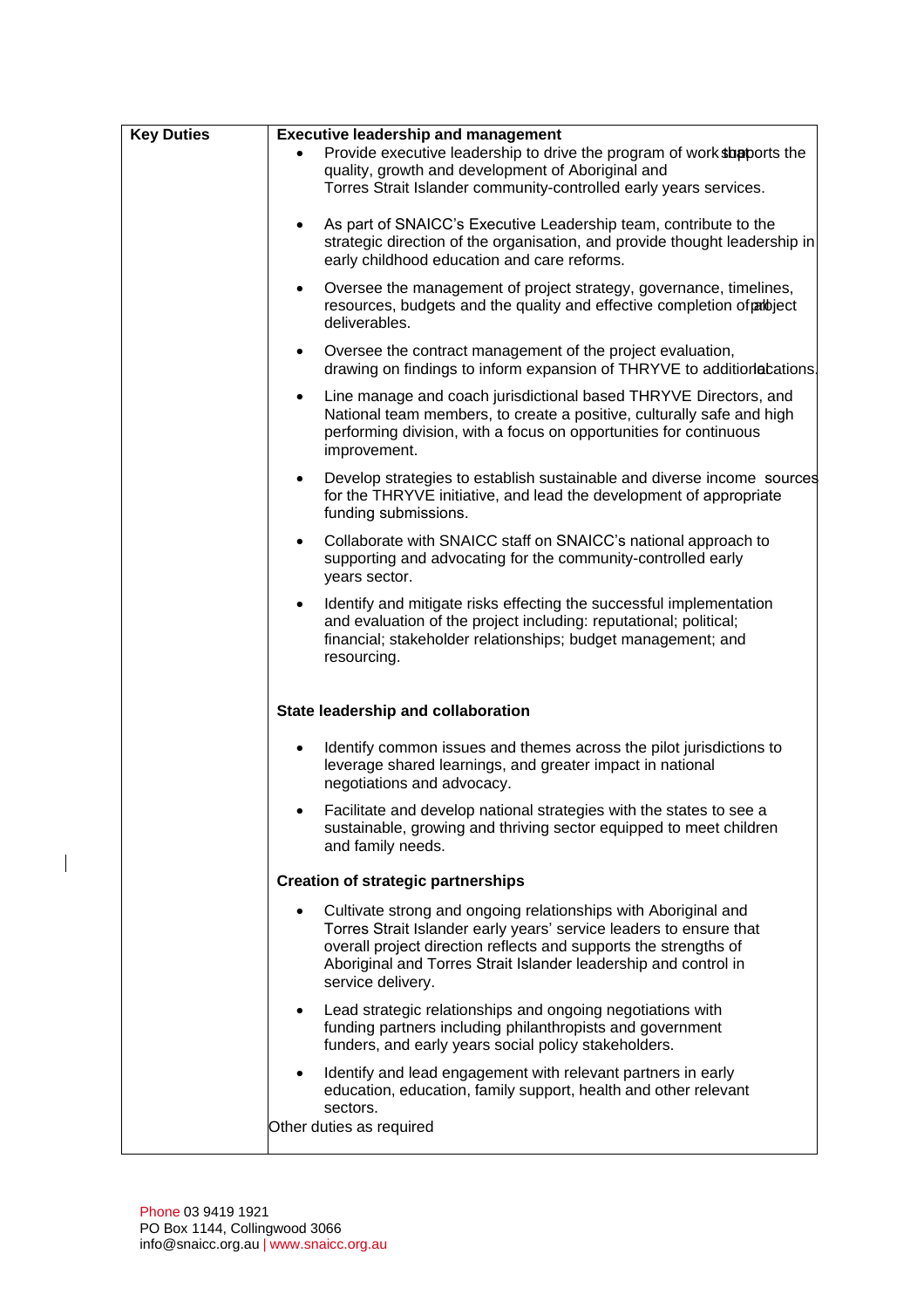## **KEY SELECTION CRITERIA**

This is a critical leadership role, responsible for the development, management and financial sustainability of a National Aboriginal and Torres Strait Islander early learning support initiative.

We are looking for a senior Aboriginal or Torres Strait Islander program director to lead the implementation and management of a major national reform initiative.

- 1. Aboriginal and Torres Strait Islander background with broad knowledge and a solid understanding of issues impacting upon Aboriginal and Torres Strait Islander children andfamilies, and commitment to the rights, needs and aspirations of Aboriginal and Torres Strait Islander children and families.
- 2. Strong leadership skills and significant experience in a senior management position, including:
	- o strategic leadership of an organisation and staff
	- $\circ$  development and implementation of strategic, business and operational plans
	- o evidence of fundraising skills and experience and understanding of
		- financial sustainability and financial management.
- 3. Demonstrated experience in the successful establishment of an innovation, organisation or business.
- 4. Knowledge of workplace obligations and experience in leading and cultivating workplace practices and behaviours that promote, support and maintain a safe, healthy, equitable, diverse and respectful workplace.
- 5. Demonstrated capacity to establish and maintain effective collaborative professional relationship and partnerships with a broad range of stakeholders across nongovernment, government, philanthropic, and Aboriginal and Torres Strait Islander community.
- 6. Excellent Project Management skills capable of leading projects through the entire life cycle including: project planning, implementation, monitoring, reaching milestones, budgeting, evaluation and reporting.
- 7. Demonstrated advocacy skills, including the ability to engage with and influence government.
- 8. Outcomes oriented and capacity to deliver meaningful results while valuing culture, difference and diversity.
- 9. Working knowledge of early childhood education and care (ECEC) policies and the service operational context in Australia, or the capacity to develop this quickly.
- 10. Relevant tertiary qualifications and experience in education, health, management, business or a relevant field.